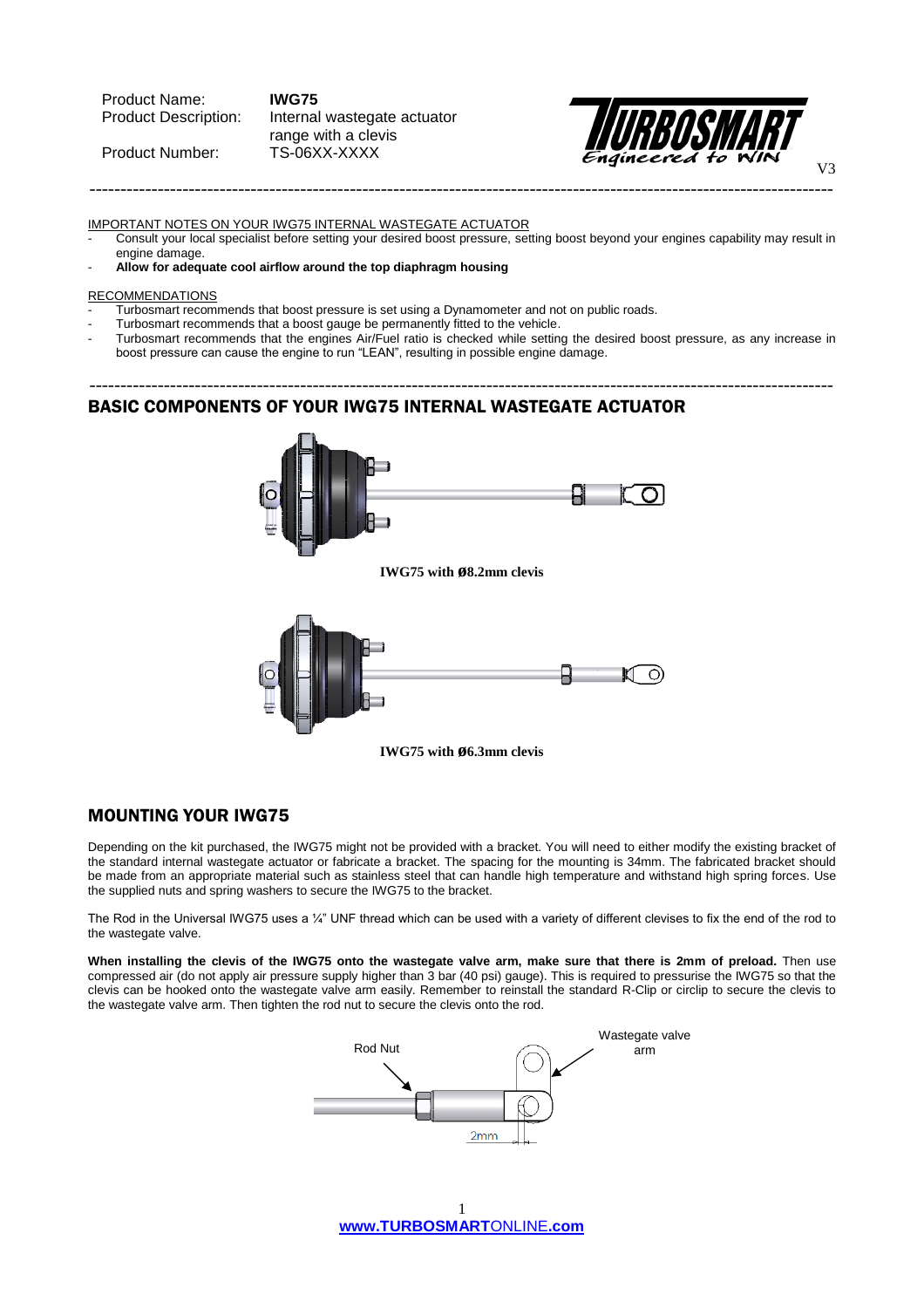# ACHIEVING YOUR TARGET BOOST PRESSURE

There are various factors involved in achieving your target boost pressure including:

- The size of the spring fitted in your wastegate actuator i.e. the boost pressure achieved by the wastegate actuator spring only.
- The desired level of boost pressure and the difference between this and your wastegate spring pressure.
- The size of your turbocharger and wastegate and the resulting exhaust manifold backpressure in your system.

**Turbosmart recommends the ideal setup for achieving your target boost pressure is to use the wastegate actuator in conjunction with a Turbosmart boost controller.**

# IMPORTANT NOTES ON SETTING THE WASTEGATE ACTUATOR SPRING PRESSURE

A stiffer spring should only be used when necessary. The wastegate actuator allows for different combinations of spring pressures. All springs that are adaptable with the wastegate actuator are shown in the table below. The tuner can use combinations of up to 3 springs to achieve the following base boost pressures. To aid in the identification of these springs they are supplied colour coded. If this colour coding is not clear please use the dimensions in the following table to identify the spring. Please see the following detailed instructions on setting your wastegate actuator spring pressure. The springs chosen should be rated to the lowest boost level desired. **Notes:**

- **1. As a rough guide it is possible to double the base pressure when accompanying a Turbosmart IWG75 with a Turbosmart boost controller if the system is adequately sized. Results will vary depending on every application.**
- **2. Check the spring combination in your IWG75. If more springs are required, they can purchased from your Turbosmart dealer by using the TS-xxx-xxxx part numbers shown below each spring.**

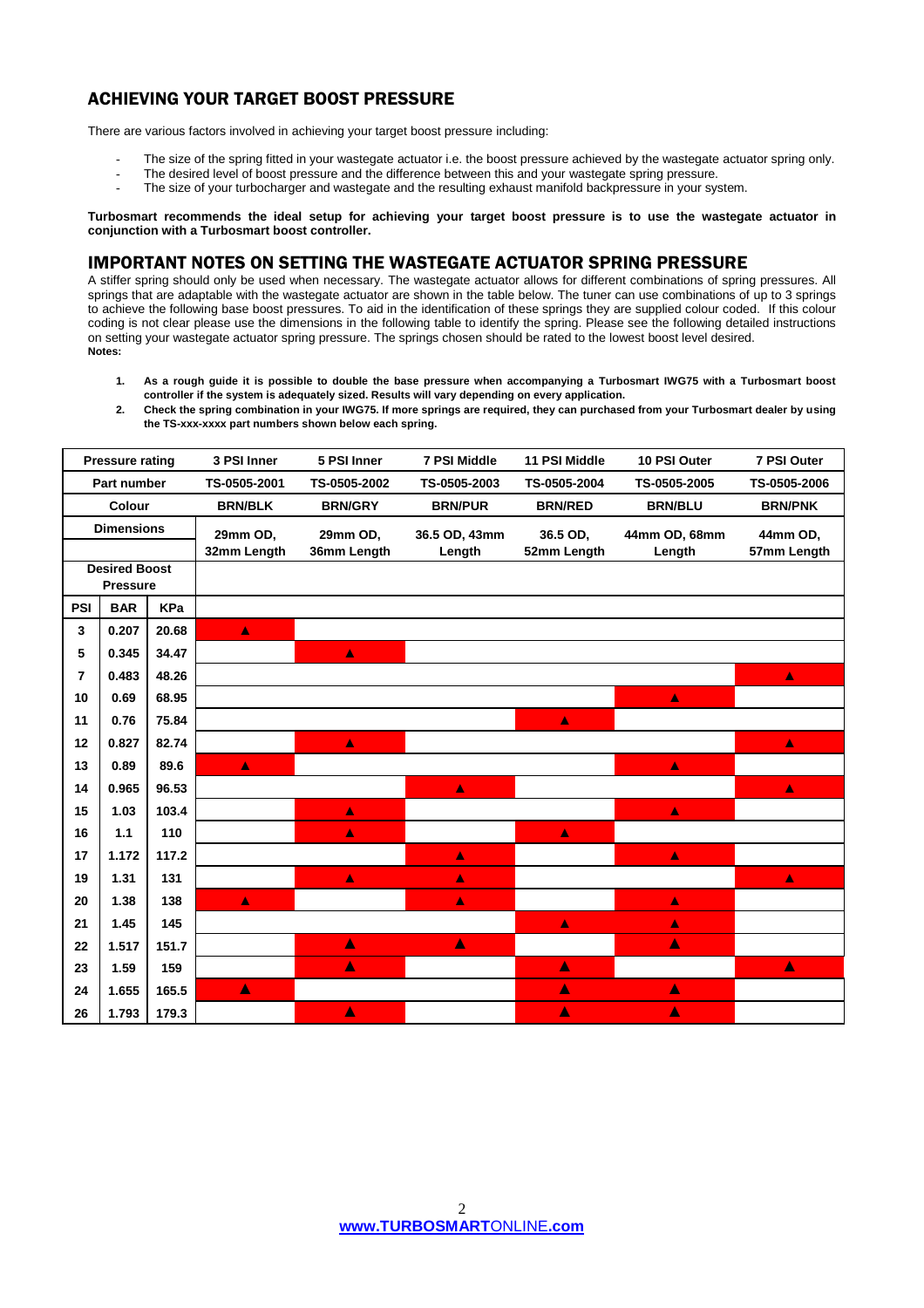## **Changing the springs**

**WARNING!** Fitting a wastegate actuator with a higher spring pressure may cause a higher than expected increase in boost pressure**.**

Turbosmart recommends adjusting your boost controller back to its minimum setting and measuring the new minimum boost pressure achieved by the new spring, before increasing your boost pressure again



**IMPORTANT:** A press or clamping device must be used when removing or installing the collar as clamping the cap down removes the load off the collar from the diaphragm and allows the collar to be removed.

- 1. If the engine has been running, allow it to cool down before removing the actuator from its bracket.
- 2. Use a press or a vice to clamp down the cap to the body and remove collar.
- 3. Remove the actuator from the clamping device carefully as the cap is under spring load.
- 4. Remove cap, diaphragm and upper spring support with rod.
- 5. Change the springs making sure that they sit in the right grooves in the lower spring support
- 6. Reassemble in reverse order. Ensure that the diaphragm is installed in the centre of the upper spring support and when installing the cap, make sure that the cap and diaphragm are centred and that the locating notches on the cap match the cutouts in the lower housing. **When installing the clevis, make sure that there is 2mm worth of preload.**

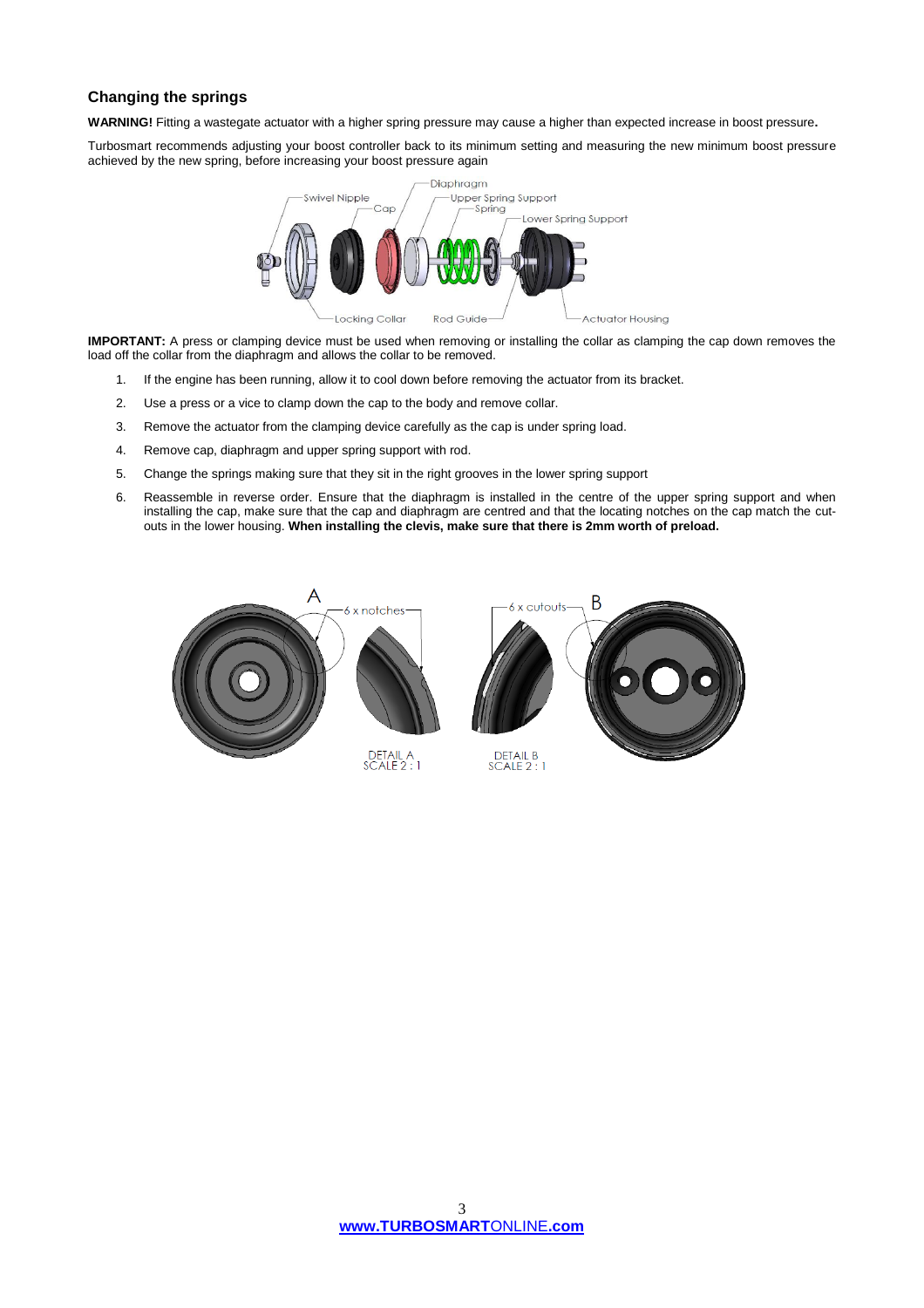# NOTES ON BOOST CONTROL HOOKUP

**WARNING!** Changing your connection method can cause a higher than expected increase in boost pressure. Turbosmart recommends adjusting your boost controller back to its minimum setting and measuring the new minimum boost pressure achieved by the new setup before increasing your boost again.

### **Basic setup**

If no boost controller is being used connect the **BOOST PRESSURE ONLY SOURCE** to the wastegate actuator pressure nipple as shown.



Note: Some vehicles are fitted with a "tee" type inlet port on the for the internal waste gate actuator. In such applications, when upgrading to a Turbosmart IWG75, use a hose tee-piece to supply a pressure signal to both the internal wastegate actuator and the factory 2 port boost solenoid.

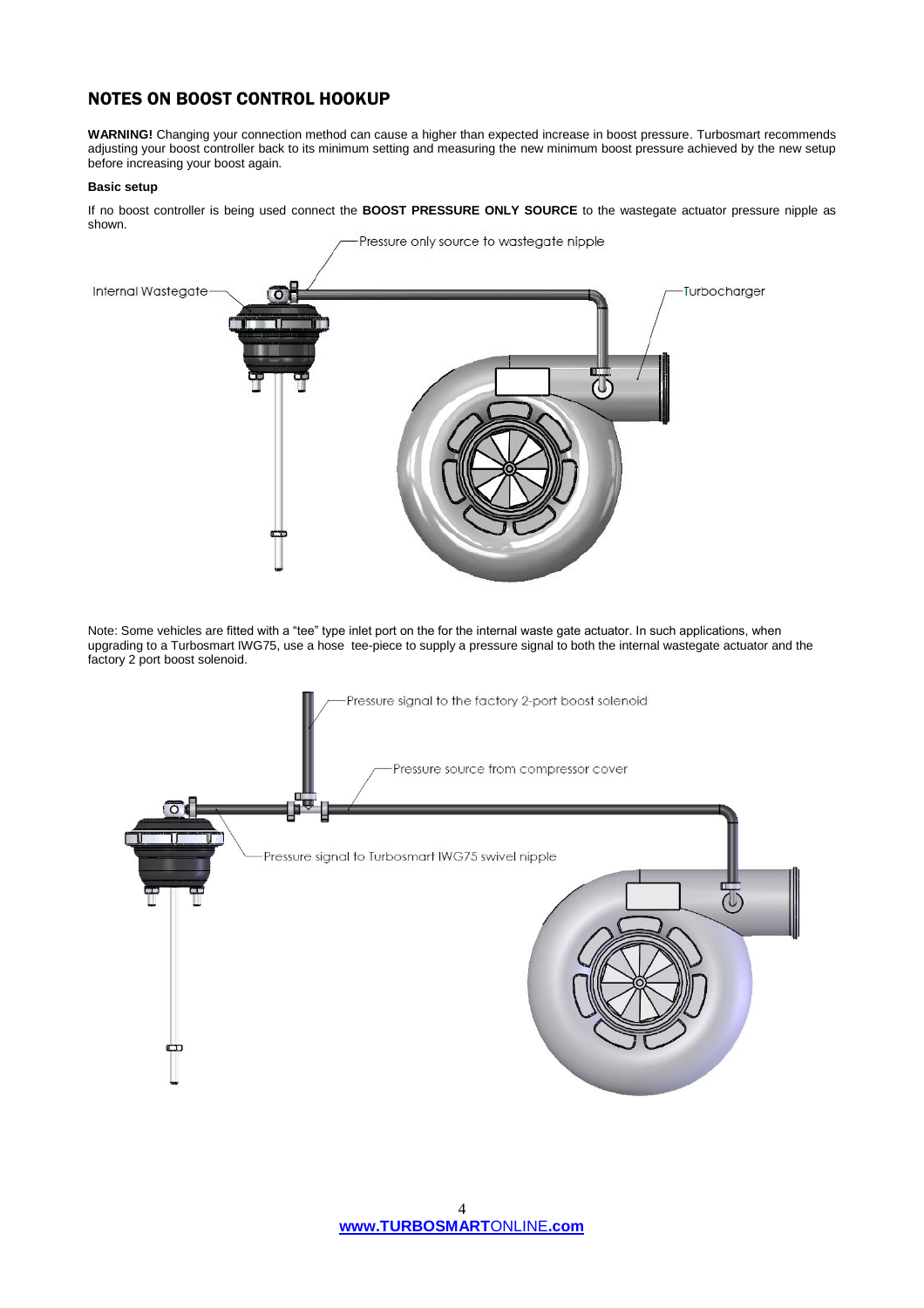#### **Boost Tee setup**

When using your wastegate actuator in conjunction with a Turbosmart Boost Tee, fit the controller between the boost pressure source and pressure nipple as shown. Ensure the arrow on the Boost Tee is pointing in the direction illustrated. **Refer to the instructions supplied with your Boost Tee for further detail if necessary.** 



### **E-Boost connection methods**

Turbosmart recommends using the wastegate actuator in conjunction with the Turbosmart E-Boost.

### **E-Boost connection Method**

- Port 1 of solenoid vent to atmosphere
- Port 2 of solenoid to pressure nipple of wastegate actuator
- Port 3 of solenoid to **pressure only source**



**[www.TURBOSMART](http://www.turboswmartonline.com/)**ONLINE**.com** 5